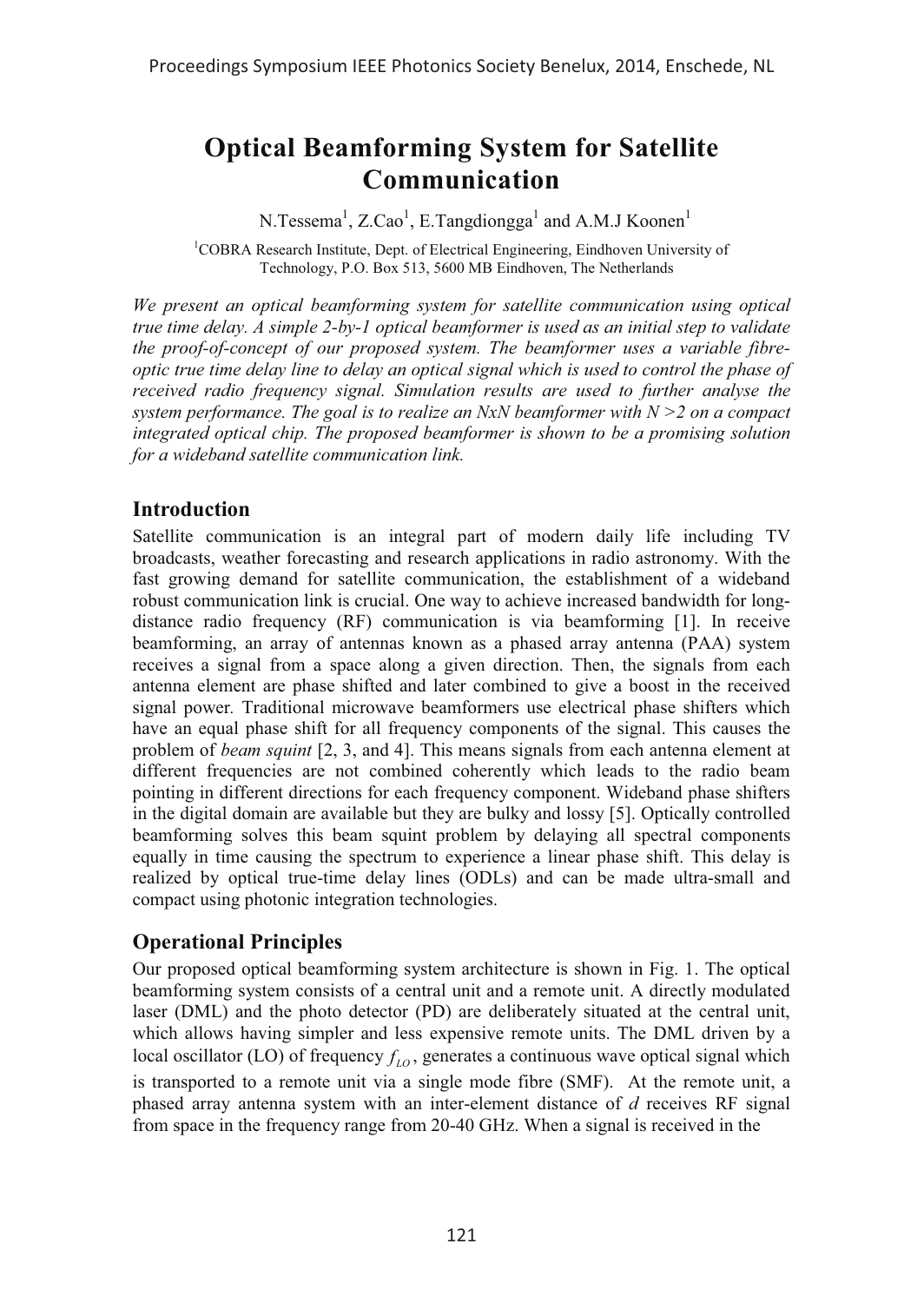

Fig.1. Optical beamforming system architecture

direction of  $\theta$ , AS<sub>2</sub> is received with a time advance of  $T = \frac{d \sin \theta}{c}$  before  $AS<sub>1</sub>$  is received, where *c* is the speed of light. That means there is a phase lag between each antenna signal due the time of arrival difference *T*. The MZM modulates the optical signal with antenna signal (*ASi*) received from each antenna *i (i=1, 2...N).* After external modulation, ODL is used to compensate the delay between the antenna signals in the optical domain. This is done by applying an incremental delay of  $(i-1) \times T$  to each

channel *i* when the signal arrives at the  $I<sup>st</sup>$  antenna the latest. Then, the signal from each channel is transported back to central unit via SMF where the O/E conversion takes place at the PD. After the O/E conversion, combination of the signal in electrical domain produces a beam. As a result, the received signal is boosted in power due to constructive combination of the received antenna signals (beamforming).

## **Simulation Results**

Simulation was performed to see the impact of the optical modulation technique used at the MZM on the receiver bit error rate (BER) in the frequency of interest i.e. 20 GHz. The simulation was done on **VPItransmissionMaker™**. A 2.5Gbps OOK data modulated on 20 GHz signal was received at the antenna unit. A 15GHz LO signal  $f_{10}$ modulated a DML to generate a continuous wave optical signal and two subcarriers. Then, the optical signal was modulated with received antenna signal using MZM with a biasing voltage of  $V_{\pi/2}=1.25V$ . For comparison, suppressed carrier modulation was simulated by biasing the differential MZM with  $V_{\pi}$  and applying 180<sup>0</sup> phase shift in the dual arms. As a result, a 20 dB suppression of optical carrier was obtained as can be seen from Fig 2. A sweep attenuator was used to vary the received optical power at the photo detector in both cases. BER values simulated for different received optical power are shown in Fig 2. It can be observed from the figure that suppressed carrier modulation has less BER values for the same value of received power. This is because carrier suppression reduces the noise component related to the optical carrier.

# **Experimental Results**

In this section, we present a simple experimental setup developed to verify the proof-ofconcept of our proposed system. Fig 3a shows the schematic of the experimental set up of a 2-by-1 optical beamformer. Due to lack of optical and electrical components in our frequency of interest (20-40GHz), the experiment presented in this section was done at lower frequency. A LO signal of 6 GHz was used to drive the DML at  $25^{\circ}$ C and with a biasing current of 80 mA. The measured spectrum of the laser is shown in Fig 3b.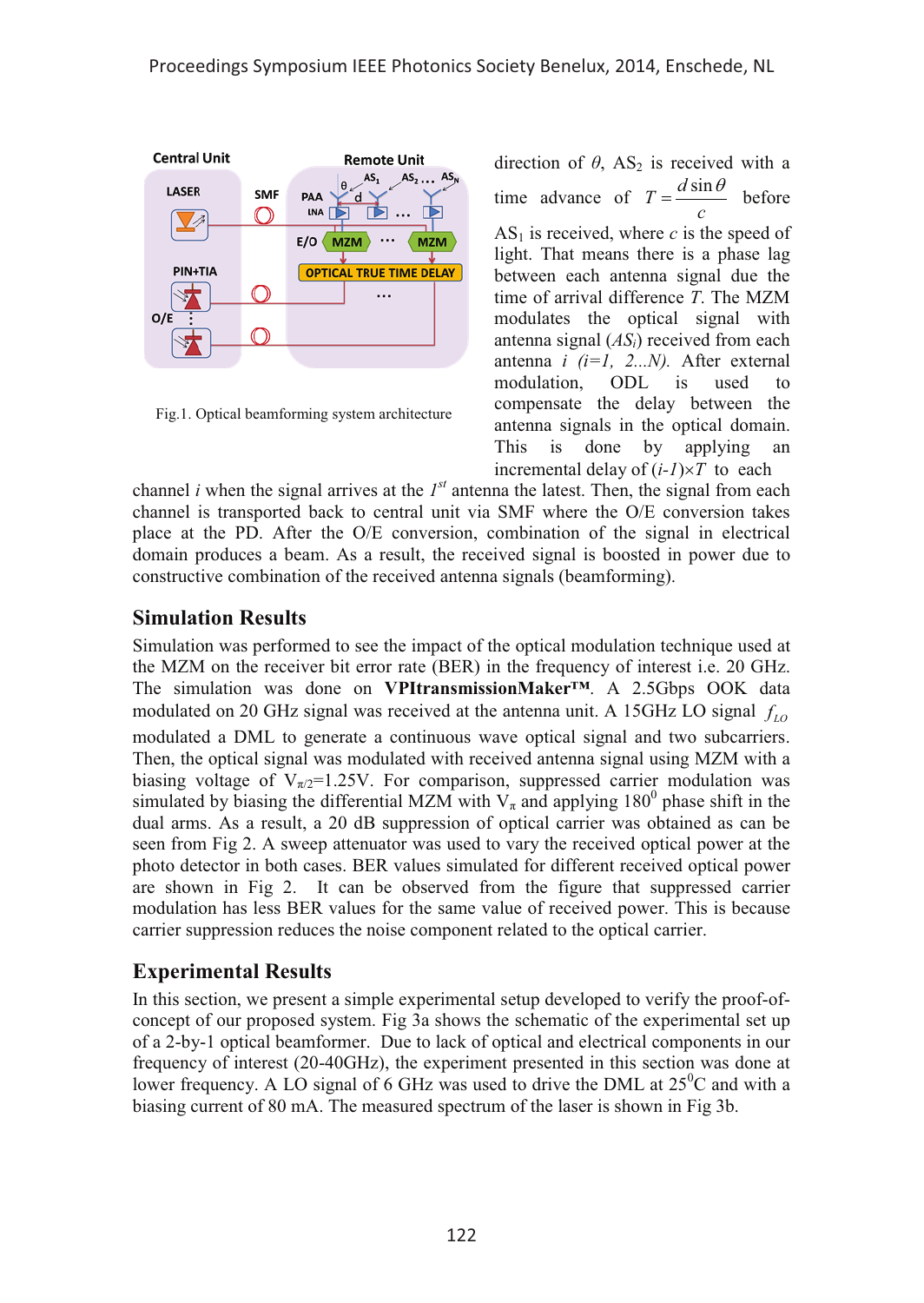

Fig. 2. Simulation of BER for full and suppressed carrier modulations

Then, an ODL was used in one of the channels to delay the optical signal. Fig 4a shows the measured linear relation of the phase shift of the RF signal with the time delay applied by ODL. A  $360^\circ$  phase shift on the 6 GHz signal was achieved after 170 ps delay at ODL. A 10GHz PIN+TIA receiver was used to convert the signal back to electrical. The optical beating between the carrier and the subcarrier generated a 6 GHz electrical signal after photo detection. The time delay applied in the optical signal translates to phase shift of the RF signal after photo detection. A 2-by-1 optical beamforming was done with offline processing i.e. combination of the undelayed received signal (channel 1) with its delayed copy (channel 2). When the phase shift between the channels is zero, i.e. when the two signals are in phase a constructive addition of the signals happens and a maximum power level is received. When the two channels are out of phase, a destructive addition of the combined waveforms leads to a minimum received power level. We verified this by progressively changing the optical delay applied by ODL from 0-343 ps, and measuring the power level of the combined RF signal from the two channels. Fig 4b shows the normalised power level ratio in dB of the beamformer when the delay was varied. It can be seen from that maximum power levels were measured at 0,170,340 ps delay. In these cases the two signals are in phase, hence maximum power was measured. On the other hand, a minimum power level was received when the two channels were  $180^0$  out of phase at 83 ps and 240 ps respectively. At these minimum points a power suppression ratio of 23 dB was achieved. This allows filtering out or suppression of unwanted radio signal. This can be very useful in applications where beamforming is employed for interference suppression. Hence, it is shown that we can control the beamformer power through dynamic control of the ODL.